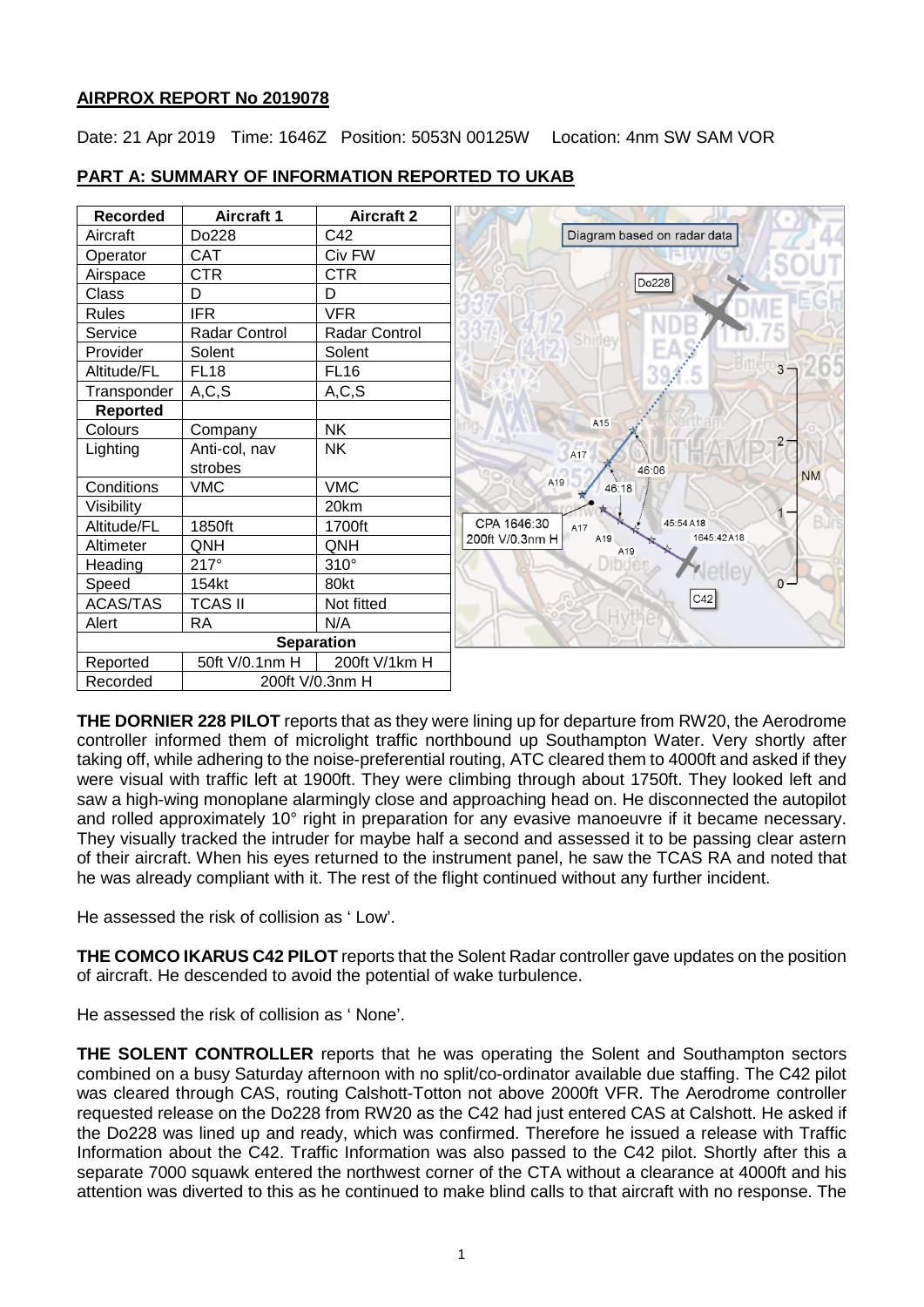Do228 took longer than anticipated to get airborne and departed when the C42 was 4nm south of the airport. He updated the C42 pilot on the departing Do228 and likewise to the Do228 pilot on the C42 when they checked in on frequency. The C42 pilot reported visual with the Do228 but the two aircraft were at a similar level as their paths crossed (STCA did alert). The Do228 pilot subsequently advised him that they had received a TCAS RA after departure, but confirmed they were now clear of conflict.

**THE SOUTHAMPTON AERODROME CONTROLLER** reports that the Do228 was released for departure by the Radar controller from RW20 with Traffic Information on a VFR overflight, not above 2000ft tracking northwest up Southampton Water. The Traffic Information was passed, acknowledged, and the pilot was cleared for take- off. After a short delay the Do228 commenced its take-off roll and was airborne at 1607. After the Do228 had been airborne for an appropriate time, the Traffic Information was updated, the C42 was 2nm due south of the departure at the time and the pilot was transferred to the Radar Controller.

# **Factual Background**

The weather at Southampton was recorded as follows:

METAR EGHI 1620Z 13007KT CAVOK 21/05 Q1016 METAR EGHI 1650z 12005KT 090V160 CAVOK 21/05 Q1016

## **Analysis and Investigation**

# **CAA ATSI**

ATSI had access to reports from the pilots of both aircraft and the Southampton Aerodrome and Radar controllers. The area radar replay data and the unit R/T recordings were reviewed for the period of the incident. Screenshots produced in this report are provided using recordings from both the area radar recording and the Southampton radar recording. All times are UTC.

The Do228 was operating IFR from Southampton to Alderney, had just departed Southampton RW20 on a Standard South departure via NEDUL-Q41 and was in the climb to altitude 4000ft. The pilot had been instructed to transfer from the Tower to the Radar frequency. The Airprox occurred during the initial R/T call from the Do228 pilot to the Radar controller. The C42 was operating VFR on a training flight. The pilot had been cleared to transit the Southampton Control Zone from Calshott to Totton, not above altitude 2000ft VFR and was under a Radar Control Service from Southampton Radar at the time of the Airprox.

The following paragraph is an extract from the Southampton MATS Part 2:

*'The Approach Control function at Southampton ATC normally has two operational positions available, namely "Solent Radar" and "Southampton Radar". These are normally combined using the Solent callsign. During periods of heavy traffic, the Solent position is supplemented by a second ATCO. The approach function is then split into Intermediate (INT), callsign "Solent Radar", and Final (FIN), "Southampton Radar".* 

On the day of the Airprox, the Southampton Radar controller was operating solo due to staff shortages and was providing Radar Services for both Solent and Southampton. The Radar frequency was busy throughout the period that the R/T was reviewed. In the interest of brevity, only aircraft that were considered to have had a direct impact on the Airprox event have been included in this report.

At 1631:50, the Do228 was on stand and the Aerodrome controller issued the pilot with their ATC clearance in readiness for departure. The pilot was cleared on a Standard South departure via NEDUL, altitude 3000ft. The pilot provided an accurate readback and the controller issued engine start clearance.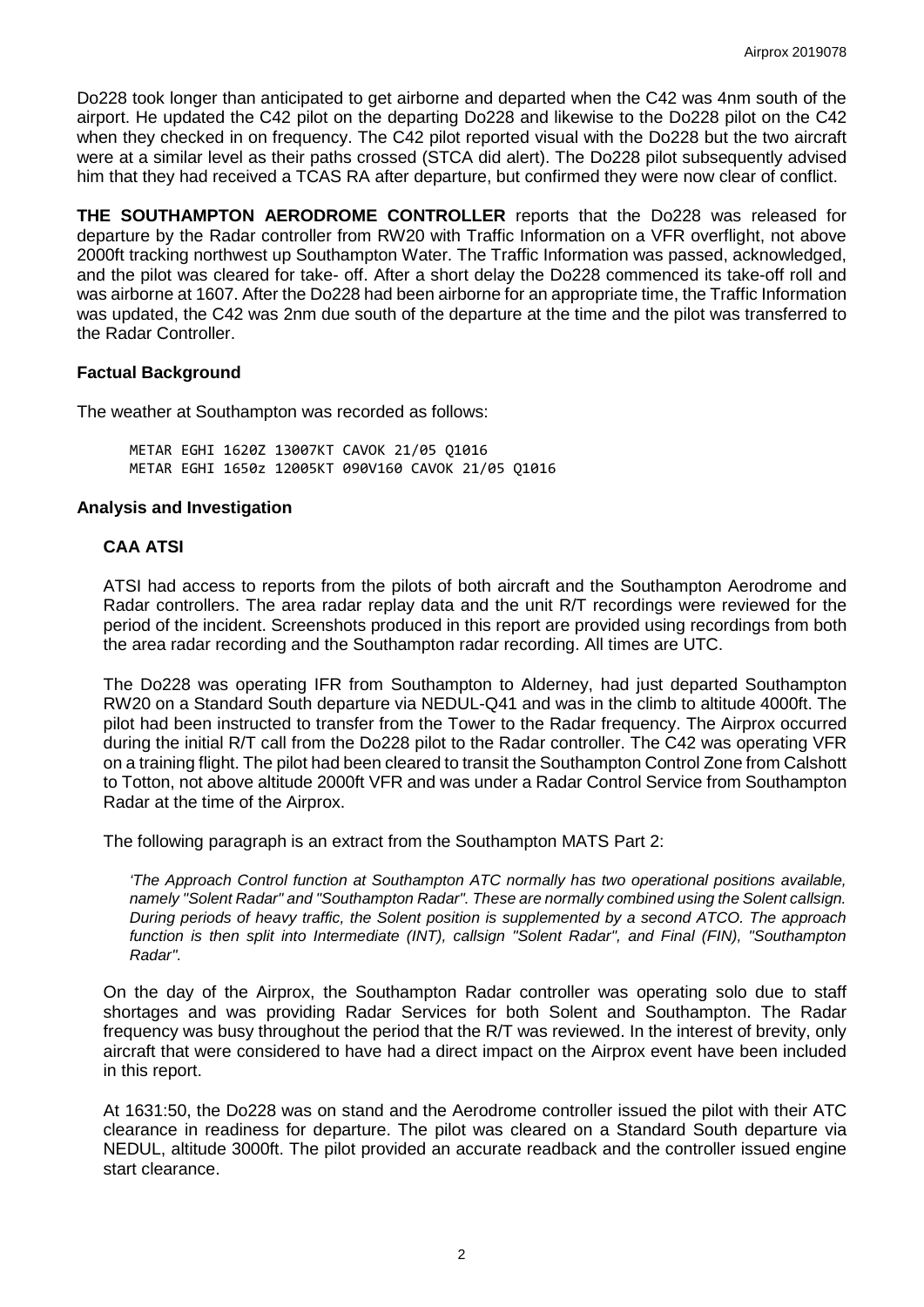At 1633:40, the C42 pilot made their initial call to the Southampton Radar controller. The controller was busy vectoring inbound aircraft and dealing with outbound and overflying aircraft and asked the pilot to standby.

At 1635:30, the Radar controller called the C42 pilot and established from the pilot that they were routeing initially via the Spinnaker Tower, were currently at 3000ft on QNH 1017hPa, and squawking 7000. A Basic Service was agreed, and the pilot was instructed to set QNH 1016hPa and squawk 3670.

At 1636:20, the Radar controller identified the C42 and the pilot confirmed that they were seeking to transit the Control Zone from Calshott to Totton at 1500ft. The controller advised the pilot to call 5nm to run to Calshott for their Zone entry clearance.

At 1639:30, the Radar controller issued a Zone entry clearance to the C42 pilot. This was to route Calshott to Totton, not above altitude 2000ft, VFR. The pilot provided a full and accurate readback.

At 1642:00, the Aerodrome assistant called the Radar controller and put the Do228 on request. The Radar controller obtained a clearance for the aircraft to climb to FL60 on a Standard South departure.

At 1642:30, the Radar controller advised the C42 pilot that they had entered the Southampton Control Zone and a Radar Control Service was agreed.

At 1643:00, the Aerodrome controller called to request release for the Do228. The Radar controller asked for confirmation that the aircraft was lined up ready for departure and this was confirmed. The Radar controller issued the Aerodrome controller with a release subject to the 3670 squawk, described as a C42, tracking up the 'water', not above 2000ft, VFR. The Aerodrome controller provided a full and accurate readback.

At 1643:20, the Radar controller passed Traffic Information to the C42 pilot advising that there would be a Do228 departing RW20 shortly, climbing southbound IFR, through their level. The pilot responded that they had copied the traffic.

At 1643:30, the Aerodrome controller passed Traffic Information to the Do228 pilot advising them that there was a C42 currently 6nm south of the field, tracking up Southampton Water northwesterly, not above altitude 2000ft, VFR. The pilot responded that they had copied the traffic and the controller cleared the Do228 pilot for take-off.

Between 1643:40 and 1644:30, the Radar controller made several attempts to call an unrelated aircraft that subsequently entered the northeast corner of Southampton Controlled Airspace without a clearance. The pilot did not respond.

At 1644:50, the Radar controller updated the Traffic Information to the C42 pilot advising that the Do228 was just departing now RW20. The pilot responded with 'roger' and 'thank you'. Figure 1 shows both the Area radar and Southampton radar replays at this time.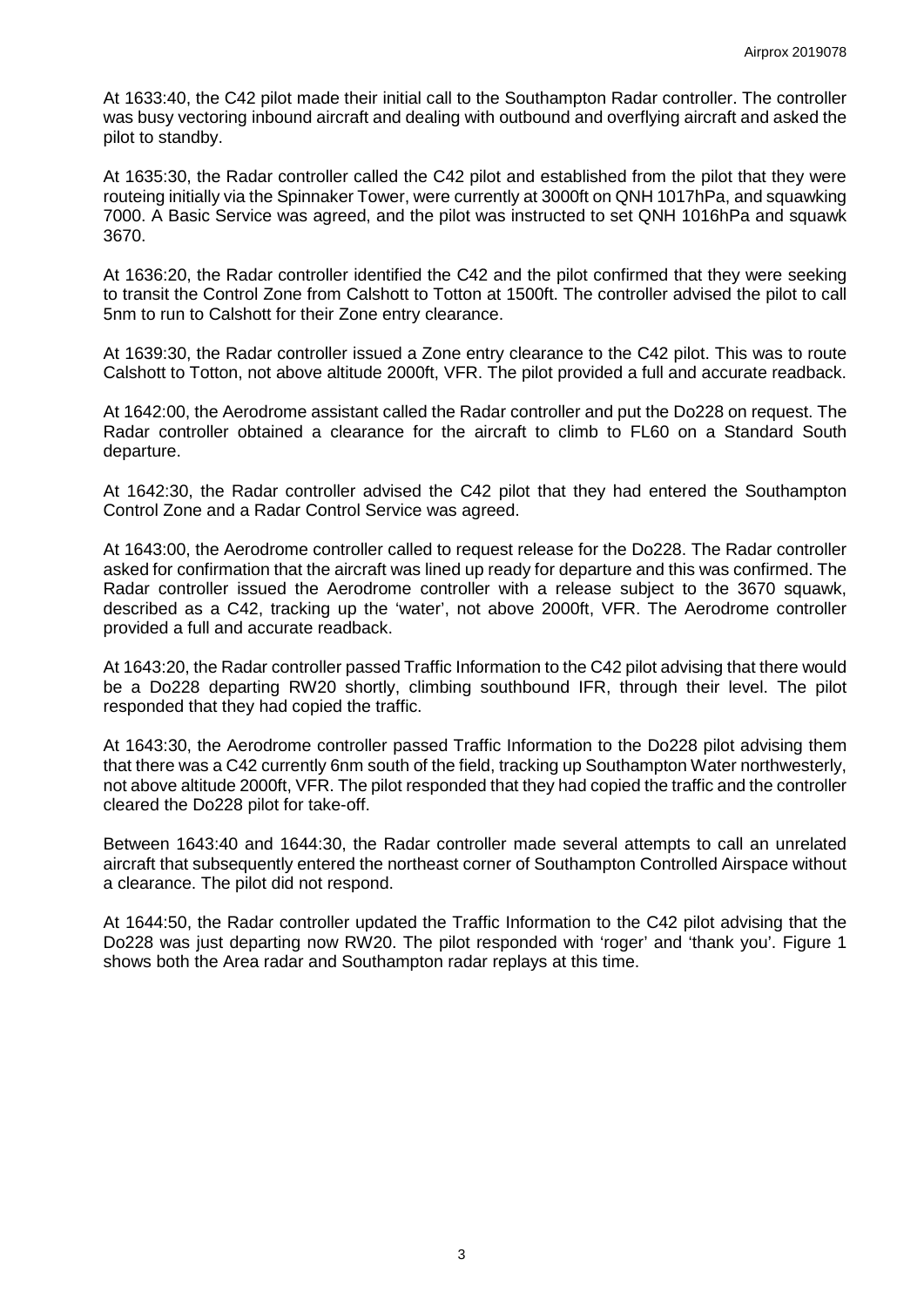

At 1645:00, the Radar controller attempted to contact the unrelated Zone infringer again with no response from the pilot.

At 1645:40, the Radar controller asked the C42 pilot if they were visual with the Do228 advising that it was now 2nm north of them, southbound. The pilot responded that they were not visual but looking. Figure 2 again shows both the Area radar and Southampton radar replays at this time, the Do228 is not yet visible on the Area radar but is displaying on the Southampton radar.



Figure 2-1645:40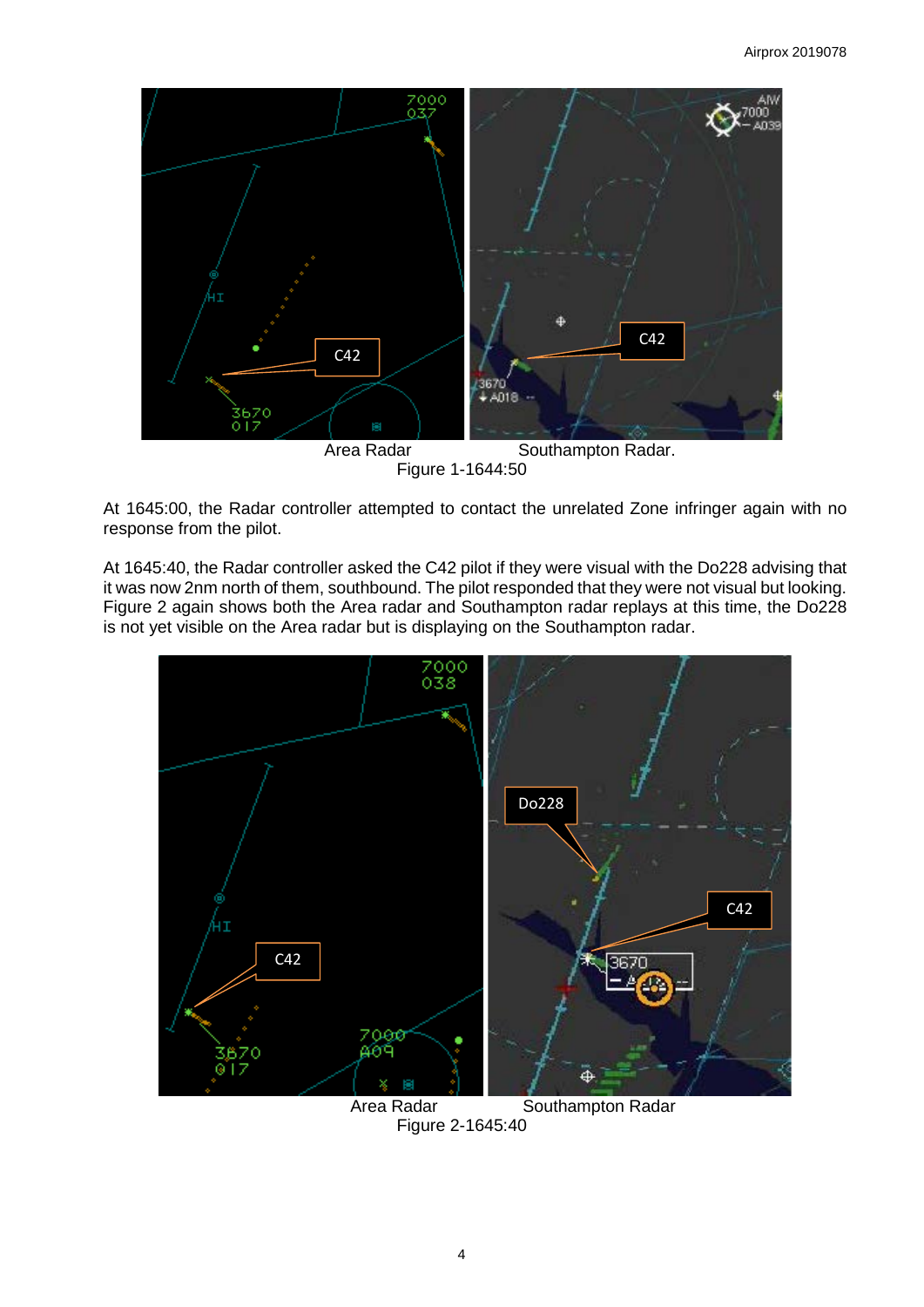At 1646:00, the Aerodrome controller updated the Traffic Information to the Do228 pilot, advising them that the C42 was now 2nm due south of them and instructed the pilot to change to the Radar frequency. The pilot responded with *"Solent Radar callsign"*. At the same time, the C42 pilot reported visual with the Do228 and the Radar controller acknowledged. Figure 3 shows both the Area radar and Southampton radar replays at this time, the Do228 is still not yet visible on the Area radar but is displaying on the Southampton radar.



Area Radar **Southampton Radar** Figure 3-1646:00.

At 1646:10 (Figure 4), the Do228 pilot made his initial call to the Radar controller advising that they were airborne and passing 1600ft on the noise abatement route. The controller asked the pilot if they were visual with the C42 just south of them at 1900ft. The pilot responded with negative.



Figure 4-1646:10 .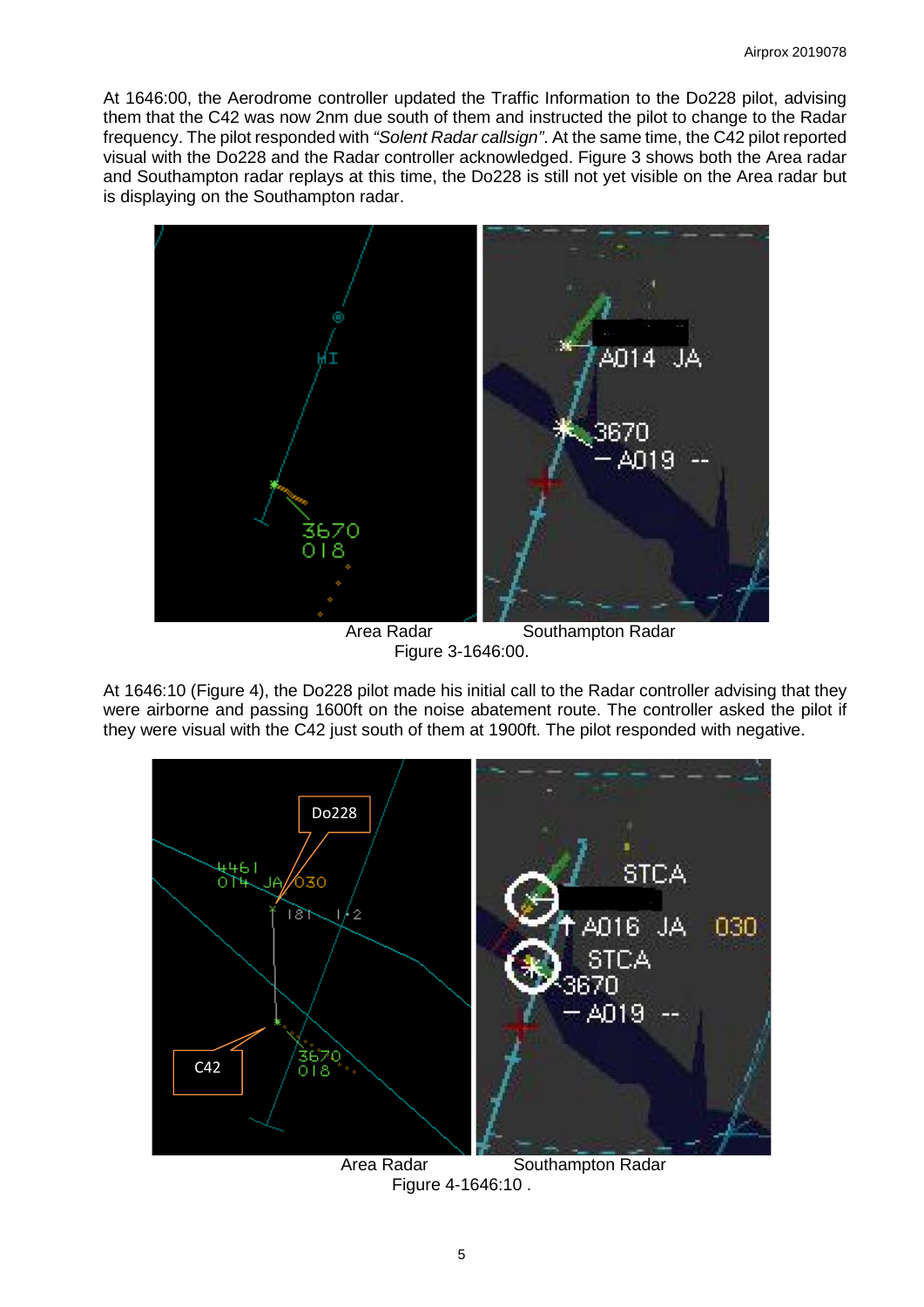At 1646:20 the controller instructed the Do228 pilot to climb to altitude 4000ft. The pilot asked the controller to repeat the instruction.

CPA occurred at 1646:30 (Figure 6), with the aircraft separated by 0.3nm laterally and 200ft vertically.



Figure 5-1646:30 CPA (Area Radar).

At 1646:30, the controller repeated the instruction and then advised the pilot that the C42 pilot had them in sight, was at a similar level and around the same position.

At 1646:40, and at the same time that the Do228 pilot responded with "OK copied", the C42 pilot was heard making a dual transmission, advising the controller that they had the Do228 in sight in their left 9 o'clock.

At 1646:50, the controller advised the Do228 pilot again that the C42 pilot had them in sight and had just passed behind them. The Do228 pilot advised the controller that they had experienced a Resolution Advisory. The controller acknowledged and asked the pilot if they were clear of conflict now. The pilot responded with 'affirm' and the controller instructed the pilot to maintain 4000ft on reaching.

#### RELEVANT UK AIP ENTRIES:

'EGHI AD 2.21 NOISE ABATEMENT PROCEDURES RUNWAY 20:

*As soon as possible after passing 500 ft ALT, turn right to intercept VOR SAM RDL 217. Maintain RDL 217 until 2000 ft ALT If VOR SAM is unserviceable, as soon as possible after passing 500 ft ALT, turn right to maintain a track 217 MAG until 2000 ft ALT.'*

#### RELEVANT CAP 493 ENTRIES:

*'The Airprox occurred in Class D Airspace. The minimum services to be applied by ATC Units within Class D Airspace as defined in CAP 493 are:*

- *(a) Separate IFR flights from other IFR flights;*
- *(b) Pass traffic information to IFR flights and SVFR flights on VFR flights and give traffic avoidance advice when requested;*

*(c) Pass traffic information to VFR flights on all other flights and provide traffic avoidance advice when requested. '*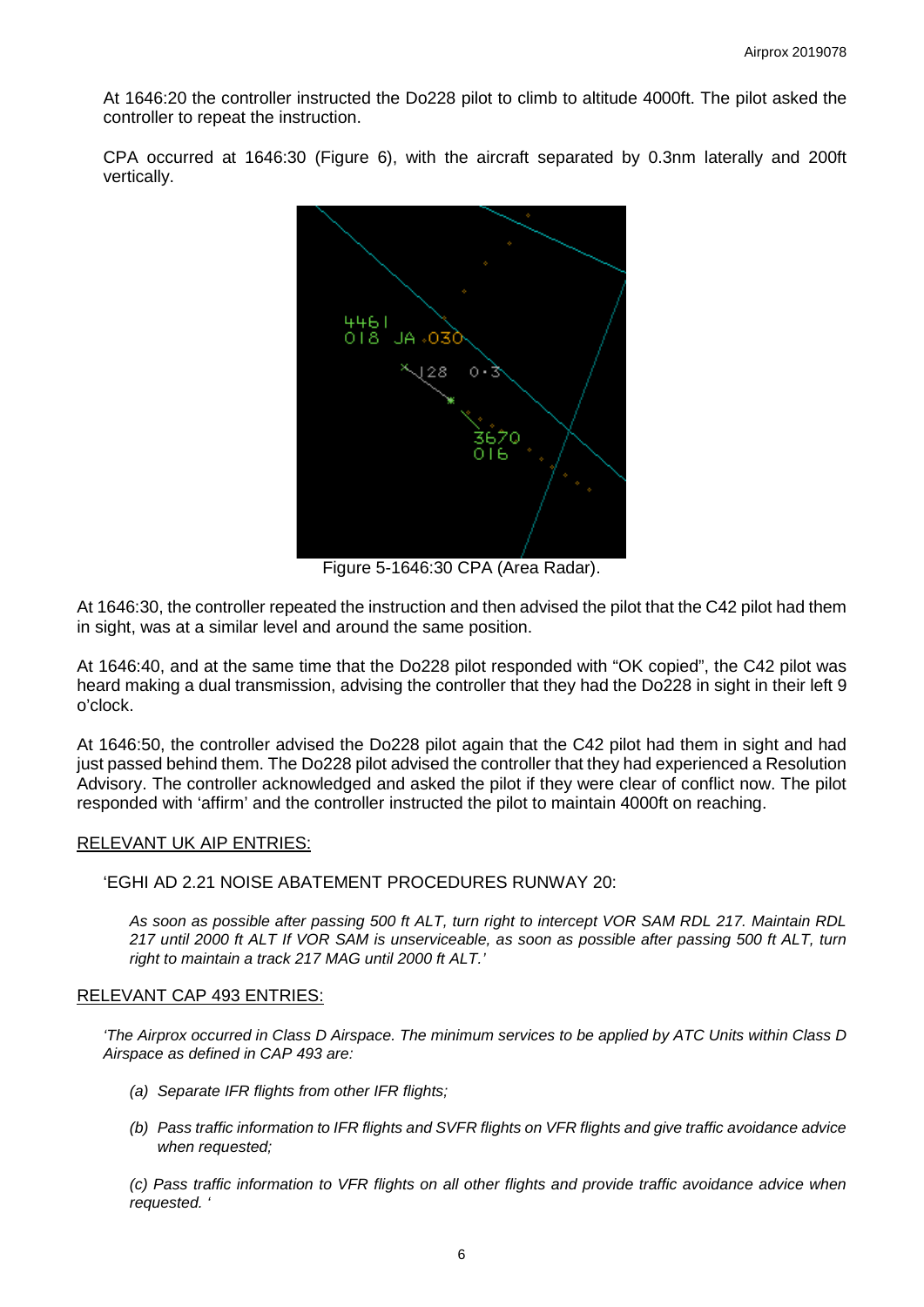**Comment**: The Do228 was departing IFR and the C42 was transiting the Control Zone VFR. The Aerodrome controller passed Traffic Information to the Do228 pilot just prior to issuing their take-off clearance at 1643:30, when the C42 was 6nm south of the aerodrome. The pilot would not have been in a position to assess whether traffic avoidance would be required at this point and the C42 was unlikely to have been sighted by the Do228 pilot at such a distance. The Traffic Information was updated at 1646:00, after the Do228 was airborne and the C42 was 2nm south of the Do228. No confirmation was received that the pilot had copied the Traffic Information or had the traffic in sight and the pilot was instructed to change frequency to Radar with the confliction unresolved.

**Comment**: The Radar controller passed Traffic Information to the C42 pilot on the Do228 at 1643:20, prior to the Do228 getting airborne and the Traffic Information was updated at 1644:50. At 1645:40 the Radar controller asked the C42 pilot if they had the Do228 in sight and received confirmation that they did not. At this point there was 2nm lateral distance between the two aircraft with the tracks still converging.

Section 1: Chapter 5: Control of VFR Flight:

*'3.1 The minimum services provided to VFR flights in Class D airspace are specified at Section 1, Chapter 2, paragraph 2. Separation standards are not prescribed for application by ATC between VFR flights or between VFR and IFR flights in Class D airspace. However, ATC has a responsibility to prevent collisions between known flights and to maintain a safe, orderly and expeditious flow of traffic. This objective is met by passing sufficient traffic information and instructions to assist pilots to 'see and avoid' each other as specified at Section 3, Chapter 1, paragraph 2A.2.* 

*3.2 Instructions issued to VFR flights in Class D airspace are mandatory. These may comprise routeing instructions, visual holding instructions, level restrictions, and information on collision hazards, in order to establish a safe, orderly and expeditious flow of traffic and to provide for the effective management of overall ATC workload.* 

*3.3 Routeing instructions may be issued which will reduce or eliminate points of conflict with other flights, such as final approach tracks and circuit areas, with a consequent reduction in the workload associated with passing extensive traffic information. VRPs may be established to assist in the definition of frequently utilised routes and the avoidance of instrument approach and departure tracks. Where controllers require VFR aircraft to hold at a specific point pending further clearance, this is to be explicitly stated to the pilot.'*

**Comment**: The Radar controller did not exercise the option in 3.3 above.

Section 2: Chapter 1: Aerodrome Control:

'Traffic Information and Instructions

7A.1 *Traffic information and instructions shall be passed to aircraft on any occasion that a controller considers it necessary in the interests of safety, or when requested by a pilot. In particular, Aerodrome Control shall provide:*

*generic traffic information to enable VFR pilots to safely integrate their flight with other aircraft;*

*specific traffic information appropriate to the stage of flight and risk of collision;*

*timely instructions as necessary to prevent collisions and to enable safe, orderly and expeditious flight within and in the vicinity of the ATZ.'*

**Comment**: The relative positions, heights and tracks of the two aircraft indicated that the confliction would arise 6nm south of the aerodrome and well outside the ATZ. The Aerodrome controller passed specific Traffic Information to the Do228 pilot on the C42 on two occasions.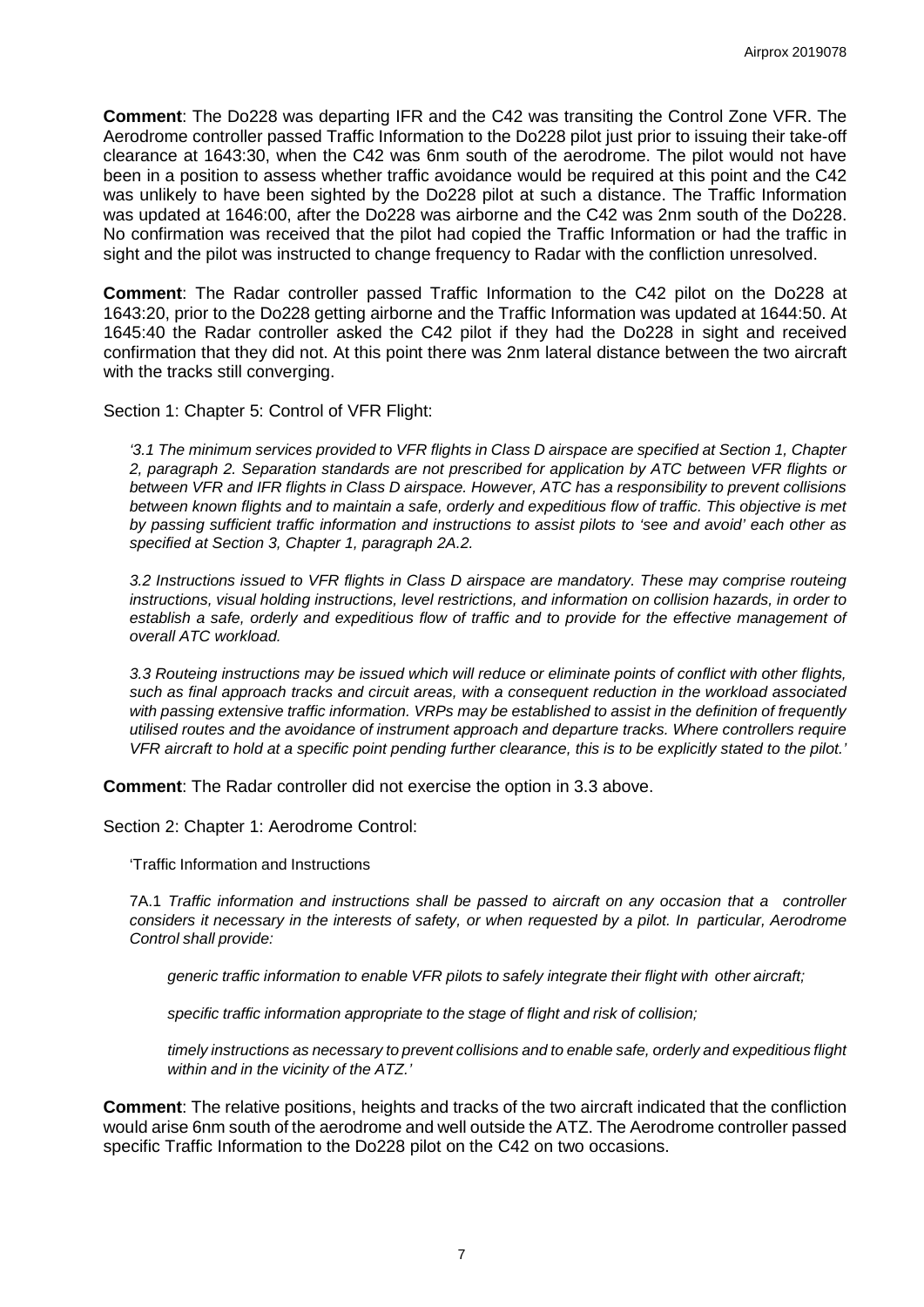## RELEVANT SOUTHAMPTON MATS PART 2 ENTRIES:

#### 'Aerodrome Control

Section 3 Paragraph 3.12 - IFR Departures:

'All departures are subject to releases from APP.

A "CBR" (Check Before Release) applies to all clearances. This shall mean that take-off Clearance shall not be issued until approval has been received from APP.'

**Comment**: The Aerodrome controller applied the CBR rule and was issued with a release subject the C42.

Section 3 Paragraph 3.22 – Overflights:

*'Details of relevant transit aircraft are to be notified to TWR by APP. Confirmation of this is achieved by APP ticking the extreme left-hand box of the FPS.*

*Transit aircraft crossing the ATZ may be temporarily transferred to the TWR frequency, if APP considers that TWR is better placed to provide a service. Once leaving the ATZ, unless otherwise notified by APP, the aircraft is to be transferred back to APP.'*

**Comment**: The movement of the C42 was first brought to the attention of the Aerodrome controller when the Radar controller responded to their request for the release of the Do228 for departure.

#### Approach Control

Section 4 Paragraph 3.13.1 - VFR Traffic:

*'If Southampton IFR arrivals and/or departures are expected, ATCO should consider the impact of VFR transits routing northbound and southbound VFR close to final approach and climb out areas, overhead the aerodrome and/or "SAM" VOR. While the provision of traffic information to relevant aircraft may meet MATS Part 1 requirements, ATCOs are to firstly bearin mind the probability that"traffic avoidance" may be requested by IFR traffic, and secondly that TCAS equipped aircraft may have to respond to a "resolution advisory" if the closing speeds/rate of climb determines that a collision is possible, irrespective of the clearance issued by APP. In either case the ATCO's workload may be excessively increased.*

*If considered necessary ATCO's should consider offering an alternative routing or delaying the transit clearance. The possibility of an infringement by the VFR transit should also be considered if delaying action is used.'*

An Airprox occurred when the pilot of a C42 came into proximity with a Do228 when the Do228 was in the initial stages of climb on the Standard South departure at Southampton. Notwithstanding that the minimum requirements for the provision of Traffic Information to aircraft operating within Class D airspace were discharged, the Do228 pilot did not have the C42 in sight prior to commencing their departure roll and were unlikely to obtain visual sighting of such a small target at such a distance. The pilot was therefore very unlikely to be able to effectively assess the potential risk of collision with the C42 until after they were airborne, by which time they were faced with responding to a TCAS RA. The Radar controller had been tracking the progress of the C42 and with the aircraft transiting some 6nm from the Aerodrome, were in the best position to be able to deploy defensive controlling techniques by holding or re-routing the C42.

ATSI recommended that 'Southampton unit management undertake a review of the unit MATS Part 2 procedures for the integration of VFR transit flights and IFR traffic departure traffic'.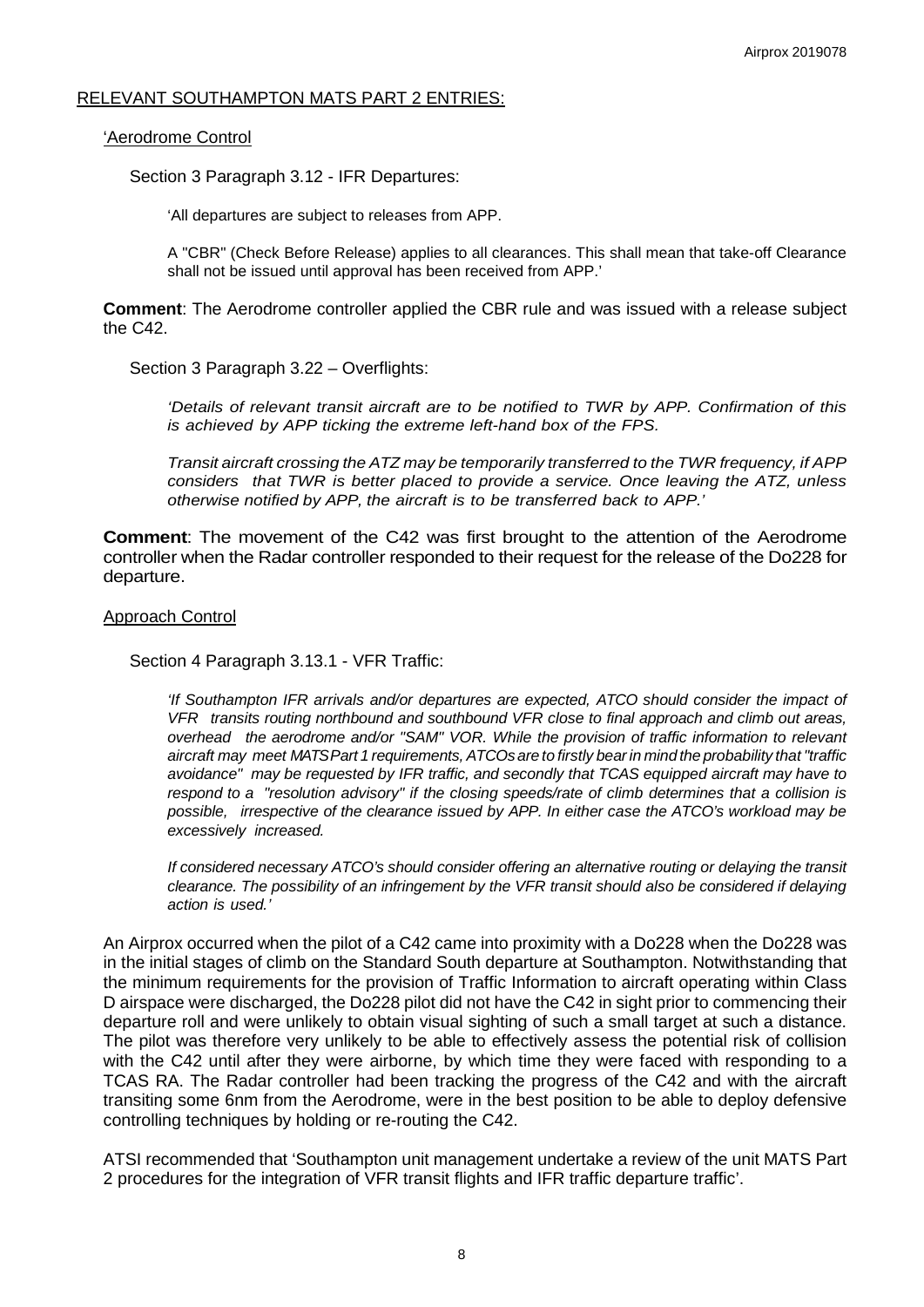## **UKAB Secretariat**

The Do228 and C42 pilots shared an equal responsibility for collision avoidance and not to operate in such proximity to other aircraft as to create a collision hazard<sup>[1](#page-8-0)</sup>. If the incident geometry is considered as converging then the C4[2](#page-8-1) pilot was required to give way to the Do228<sup>2</sup>.

## **Summary**

An Airprox was reported when a Do228 and a C42 flew into proximity at Southampton at 1646hrs on Sunday 21<sup>st</sup> April 2019. The Do228 pilot was operating under IFR in VMC, the C42 pilot was operating under VFR in VMC. Both pilots were in receipt of a Radar Control Service from Solent Radar, within Class D airspace of the Southampton CTR. The C42 pilot was transiting northwest-bound through the Zone, under VFR, along Southampton Water, passing south of the airport. The Do228 was departing from RW20 to the south on an IFR flight.

## **PART B: SUMMARY OF THE BOARD'S DISCUSSIONS**

Information available included reports from both pilots, the controllers concerned, area radar and RTF recordings and reports from the appropriate ATC and operating authorities. Relevant contributory factors mentioned during the Board's discussions are highlighted within the text in bold, with the numbers referring to the Contributory Factors table displayed in Part C.

The NATS advisor, with practical experience of Southampton ATC operations, briefed the Board on the local procedures relevant to the Airprox. Dependant on traffic and staff availability, the Southampton Approach function may be split into two positions, Solent Radar and Southampton Radar. However, although this particular session had been busy, due to staff shortage the approach function had been operated combined as Solent Radar (**CF2**). The NATS advisor went on to explain that the C42 pilot had contacted Solent Radar requesting to transit through the CTR from Calshott to Totton and had been cleared VFR, not above 2000ft, which was correctly read back. Shortly after the C42 pilot had entered the CTR, now under a Radar Control Service, the Aerodrome controller had requested a release for the Do228 and the advisor explained that all departures were subject to releases from Approach (Check Before Release (CBR)). This, he clarified, did not indicate a Release Subject Your Discretion (RSYD) where deconfliction would have been expected to have been provided by the Aerodrome controller, but was simply a requirement for the Aerodrome controller to pass Traffic Information to the Do228 pilot prior to issuing their take-off clearance. The Radar controller judged that, providing the Do228 departed imminently, the two aircraft would not conflict.

There was no requirement to separate IFR and VFR traffic within Class D airspace; the minimum service to be applied was to pass Traffic Information to both pilots and provide avoidance advice if requested. In this respect, the Radar controller had issued Traffic Information to the C42 pilot, reporting that a Do228 would be departing RW20 southbound shortly, routeing to the south under IFR and would be climbing through his level. This was updated 1½ min later, reporting that it was now departing. The Aerodrome controller also passed Traffic Information to the Do228 pilot prior to his departure and subsequently issued a take-off clearance (although, at the time the C42 was 6nm away from the airport and it was considered unlikely that the Do228 pilot would have been able to have seen the C42 at that range). Subsequently, 1 min after issuing the previous Traffic Information to the C42 pilot, the Radar controller updated the information, reporting that the Do228 was 2nm north of them, southbound. The pilot transmitted that he was not visual with the aircraft. At about the same time the Aerodrome controller updated the Traffic Information to the Do228 pilot, advising that it was 2nm south and instructed the pilot to change to the Radar frequency. He did not request whether the Do228 pilot had visual contact with the C42. At the same time the C42 pilot informed the Radar controller that he was visual with the Do228. On contact with the Radar controller, the Do228 pilot confirmed that he did not have visual contact with the C42. At the time the 2 aircraft were 1.2nm apart, the C42 was 400ft above the Do228

 $\overline{\phantom{a}}$ 

<span id="page-8-0"></span><sup>1</sup> SERA.3205 Proximity..

<span id="page-8-1"></span><sup>2</sup> SERA.3210 Right-of-way (c)(2) Converging..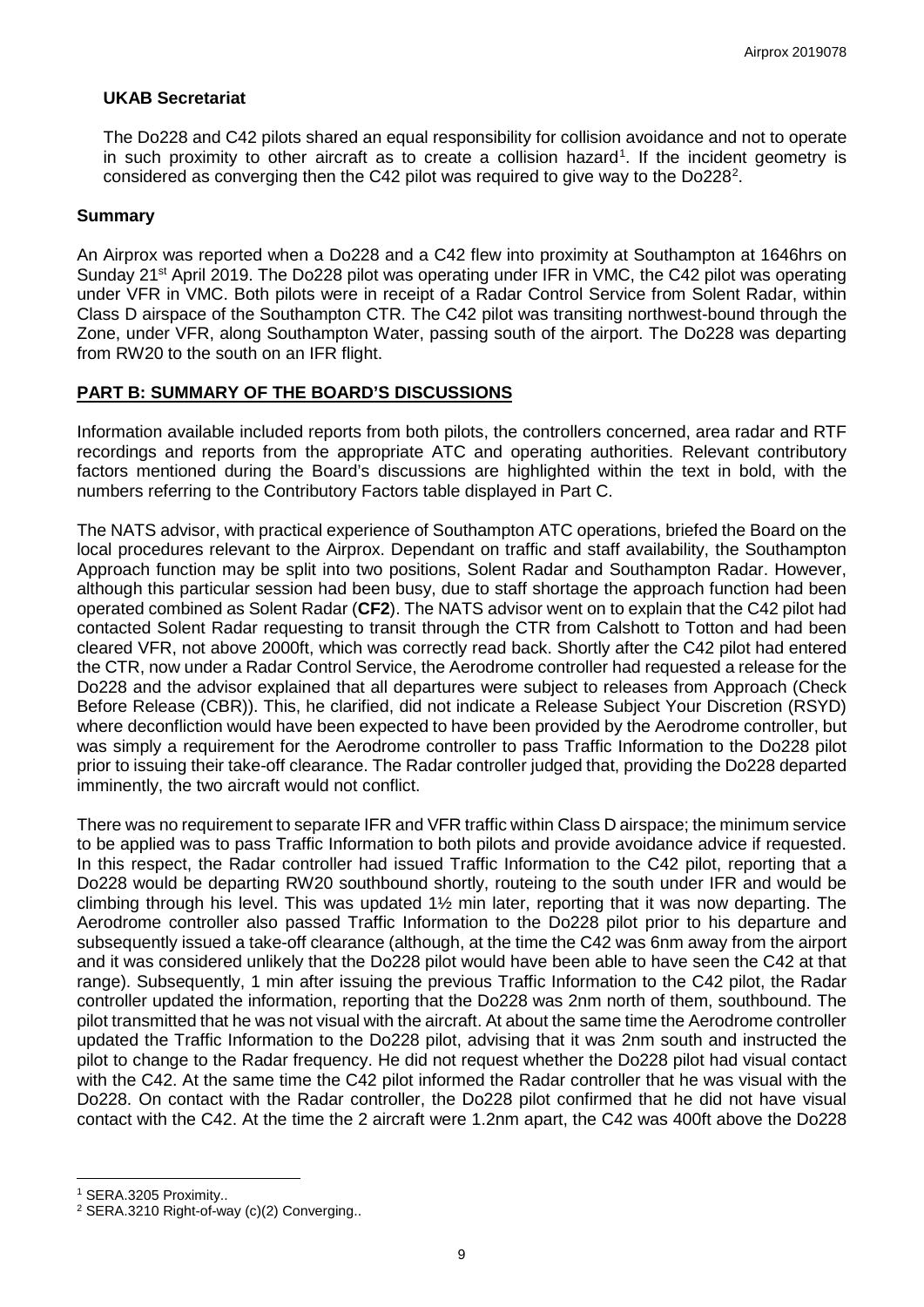which was still climbing. Just after this the CPA occurred. By now the Do228 had climbed through the level of the C42 and was 200ft above, separated horizontally by 0.3nm.

The NATS advisor then commented that, during the incident, the Radar controller had been busy, not only with his traffic but also with trying to contact a pilot who had apparently entered the CTR to the northeast without a clearance. This infringement and the busy frequency in general had been identified by the NATS investigation to have distracted the controller's attention from the developing situation with the 2 aircraft, to which the Board agreed (**CF5**).

The Board thanked the NATS advisor for his expanded explanation of the circumstances and members then considered the controllers' actions. Although the minimum service required was to pass Traffic Information, controller members commented that this did not guarantee the requirement to establish a safe, orderly and expeditious flow of traffic (**CF1**). By allowing the Do228 to depart without taking any action to ensure that the 2 flightpaths did not conflict, the Board considered that this instruction had contributed to the conflict (**CF4**). Moreover, the controller had not taken subsequent measures to resolve the confliction (**CF3**). The Board considered that there had been a number of options open to the Radar controller: he could have refused the C42 pilot's entry into the CTR, although the unit was loathe to do this; he could have re-routed the C42 away from the departure path; he could have held the C42 clear of the departure path; or he could have allocated a lower transit altitude to the C42, allowing the Do228 to climb through its level quicker. The NATS advisor explained that the cleared altitude for the C42 of not above 2000ft was a standard clearance to suit all VFR requirements both day and night but, in view of the weather conditions and time of day pertaining at the time, agreed that a clearance of 'not above 1500ft' could be an option. However, that is currently not permitted under Southampton's local procedures.

For his part, members wondered why the Aerodrome controller had not queried the projected close proximity of the 2 aircraft at any time. The NATS advisor explained that the Aerodrome controller had only recently validated in the Tower, whereas the Radar controller was experienced at the unit; when asked in the course of the post-incident investigation, the Aerodrome controller had stated that he believed the Radar controller would have the situation resolved and would amend the transit track if required.

Turning to the pilots' actions, the Board wondered whether the C42 pilot, being under a Radar Control Service, had expected ATC to pass instructions to resolve the conflict and hence had not acted himself as the 2 aircraft converged. Although ATC should ensure safe and efficient flight, it nevertheless remained the responsibility of pilots not to fly into conflict even in Class D airspace and members noted that he had continued towards the Do228 even after establishing visual contact (**CF6/CF11**). The Board wondered whether the C42 pilot had expected the Do228 to climb quicker than it had, and were further informed that the C42 pilot had stated after the Airprox that on previous flights through the CTR he had been given an orbit to deconflict from other traffic, which could enforce the theory that he had been waiting for ATC to intervene on this occasion. Finally, even if he himself was content with the separation achieved, members commented that this incident represented another occasion when a light-aircraft pilot had not realised the significance of flying close to an aircraft that was equipped with TCAS such that his flight vector might cause a TCAS RA to which the other pilot was mandated to respond.

The Board then noted that the Do228 pilot had continued towards the position of the C42 without visual contact, despite being informed that it was 2nm away before they were told to switch to the radar frequency (**CF7**). Although undoubtedly keen to maintain his track and achieve his cleared level, rather than continue to climb at this point, members opined that a better option might have been to have levelled off when given this Traffic Information rather than simply focus their lookout. Commercial Airline pilot members also commented that it was notable that the pilot's concentration on trying to obtain visual contact at this time may have distracted him from other tasks because he had not noticed that his TCAS had activated with an RA. (**CF8/CF9**). Ultimately, the Do228 pilot only obtained late visual contact with the C42 once he had changed to the radar controller's frequency and after they had again been prompted with Traffic Information (**CF10**).

Turning to the risk, the Board quickly agreed that although the situation was highly undesirable, because both pilots ultimately had each other in sight before CPA (albeit a late sighting by the Do228 pilot) there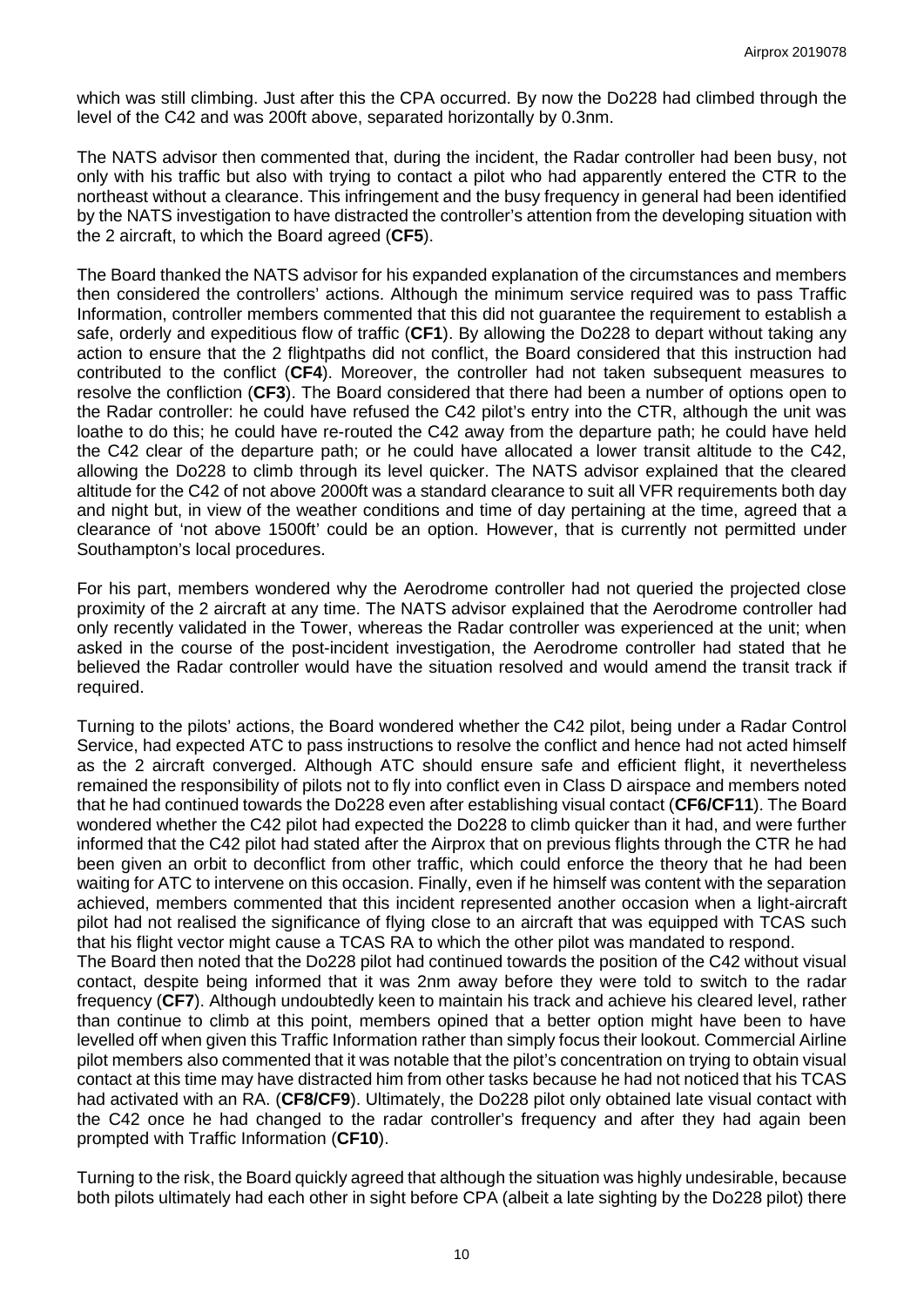had been no risk of a collision. That being said, the Board agreed that safety had been degraded despite the fact that actions had been taken by the pilots to remove the risk of collision. Accordingly, the Board assessed the risk as Category C.

# **PART C: ASSESSMENT OF CONTRIBUTORY FACTORS AND RISK**

## Contributory Factors:

|              | 2019078-Barriers.xlsx                                          |                                   |                                                           |  |  |  |  |  |  |  |
|--------------|----------------------------------------------------------------|-----------------------------------|-----------------------------------------------------------|--|--|--|--|--|--|--|
| <b>CF</b>    | <b>Factor</b>                                                  | <b>Description</b>                | <b>Amplification</b>                                      |  |  |  |  |  |  |  |
|              | <b>Ground Elements</b>                                         |                                   |                                                           |  |  |  |  |  |  |  |
|              | <b>• Regulations, Processes, Procedures and Compliance</b>     |                                   |                                                           |  |  |  |  |  |  |  |
| $\mathbf{1}$ | <b>Human Factors</b>                                           | • ATM Regulatory Deviation        | Regulations and/or procedures not complied with           |  |  |  |  |  |  |  |
|              | • Manning and Equipment                                        |                                   |                                                           |  |  |  |  |  |  |  |
| 2            | Organisational                                                 | • ATM Staffing and Scheduling     | Sub-Optimal establishment or scheduling of staff          |  |  |  |  |  |  |  |
|              | • Situational Awareness and Action                             |                                   |                                                           |  |  |  |  |  |  |  |
| 3            | <b>Human Factors</b>                                           | • Conflict Resolution- Inadequate |                                                           |  |  |  |  |  |  |  |
| 4            | <b>Human Factors</b>                                           | • Inappropriate Clearance         | Controller instructions contributed to the conflict       |  |  |  |  |  |  |  |
| 5            | <b>Human Factors</b>                                           | • Distraction - Job Related       |                                                           |  |  |  |  |  |  |  |
|              | <b>Flight Elements</b>                                         |                                   |                                                           |  |  |  |  |  |  |  |
|              | • Situational Awareness of the Conflicting Aircraft and Action |                                   |                                                           |  |  |  |  |  |  |  |
| 6            | <b>Human Factors</b>                                           | • Understanding/Comprehension     | Pilot did not assimilate conflict information             |  |  |  |  |  |  |  |
| 7            | <b>Human Factors</b>                                           | • Lack of Action                  | Pilot flew into conflict despite Situational<br>Awareness |  |  |  |  |  |  |  |
| 8            | <b>Human Factors</b>                                           | • Distraction - Job Related       | Pilot was distracted by other tasks                       |  |  |  |  |  |  |  |
|              | • Electronic Warning System Operation and Compliance           |                                   |                                                           |  |  |  |  |  |  |  |
| 9            | Contextual                                                     | • ACAS/TCAS RA                    | <b>TCAS RA event</b>                                      |  |  |  |  |  |  |  |
|              | • See and Avoid                                                |                                   |                                                           |  |  |  |  |  |  |  |
| 10           | <b>Human Factors</b>                                           | • Monitoring of Other Aircraft    | Late-sighting by one or both pilots                       |  |  |  |  |  |  |  |
| 11           | <b>Human Factors</b>                                           | • Lack of Action                  | Pilot flew into conflict                                  |  |  |  |  |  |  |  |

Degree of Risk: C.

#### Safety Barrier Assessment<sup>[3](#page-10-0)</sup>

In assessing the effectiveness of the safety barriers associated with this incident, the Board concluded that the key factors had been that:

# **Ground Elements:**

 $\overline{\phantom{a}}$ 

**Regulations, Processes, Procedures and Compliance** were assessed as **ineffective** because, although the controllers complied with the minimum service to be applied in Class D airspace by passing Traffic Information to both pilots, the C42's routeing should have been changed to remove

<span id="page-10-0"></span><sup>&</sup>lt;sup>3</sup> The UK Airprox Board scheme for assessing the Availability, Functionality and Effectiveness of safety barriers can be found on the **UKAB Website**.